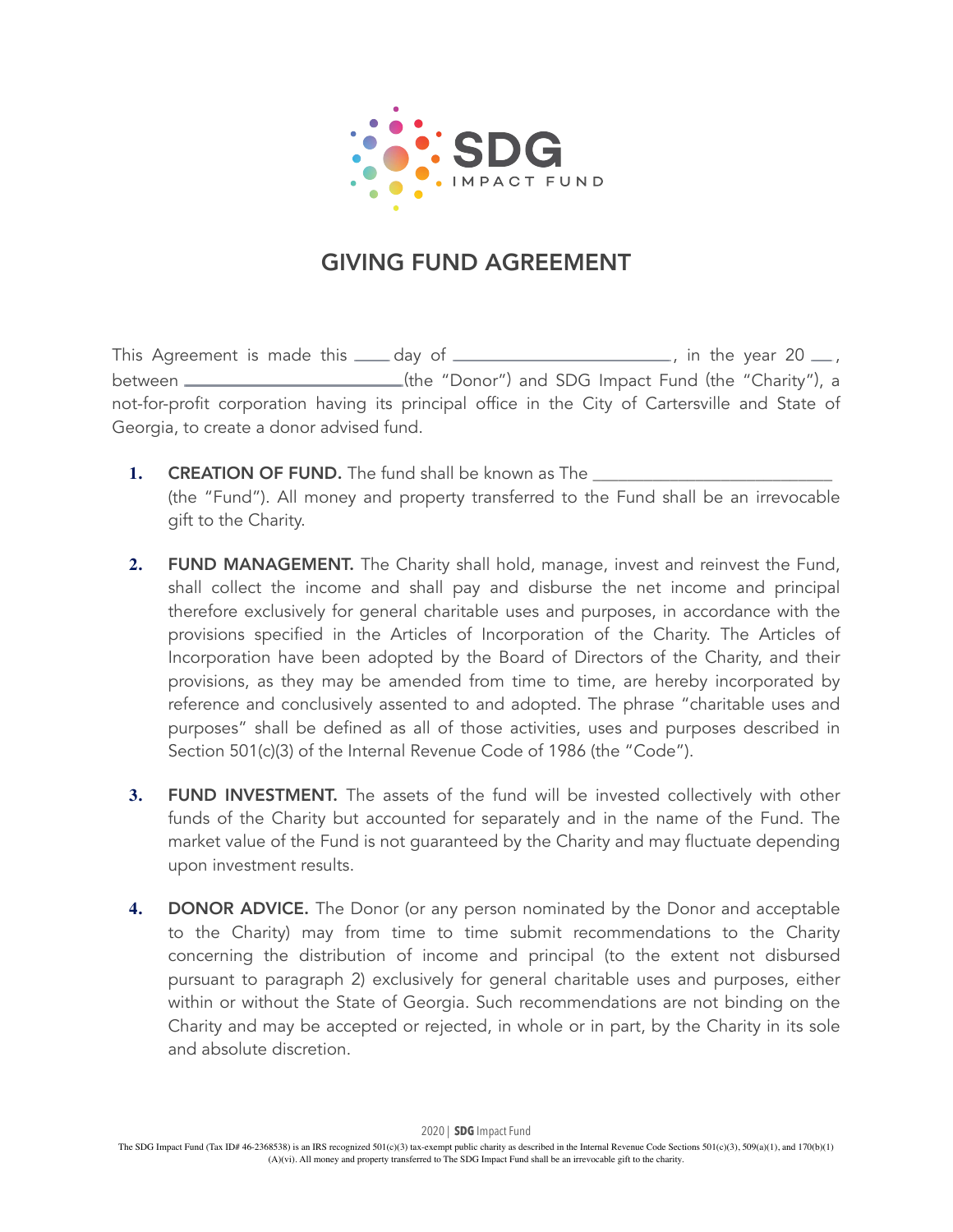

## GIVING FUND AGREEMENT

- **5. COSTS OF ADMINISTRATION.** The Charity shall charge fees to the Fund in accordance with the Fee Schedule adopted from time to time by the Charity's Board of Directors. The Fee Schedule in effect as of the date of this Agreement as Appendix A.
- **6.** COMPONENT PART AND DONOR ADVISED FUND. It is intended that the Fund shall be a component part of the Charity as defined in Section 1.170A-9(f)(11) of the Income Tax Regulations and that nothing in this Agreement shall affect the status of the Charity as an organization (i) described in Section 501(c)(3) of the Code and (ii) which is not a private Charity within the meaning of Section 509(a) of the Code. The Fund shall meet the requirements of a donor advised fund under Section 4966 of the Code. Among other things, the Fund shall not (i) make distributions to individuals, private nonoperating Charitys, certain supporting organizations or to any organization for a noncharitable purpose; (ii) maintain excess business holdings as described under Section 4943(e) of the Code; (iii) engage in excess benefit transactions as described under Section 4958 of the Code or (iv) provide prohibited benefits as described under Section 4967 of the Code. This Agreement shall be interpreted in a manner consistent with the foregoing intention and to conform to the requirements of the foregoing provisions of the Federal tax laws and any regulations issued thereunder.
- **7.** GEORGIA LAW. The Fund created by this Agreement shall be administered in and under the laws of the State of Georgia, and this Agreement and the validity thereof shall be governed by and construed in accordance with the laws of the State of Georgia.
- **8.** VARIANCE POWER. The Fund is protected from obsolescence. If, in the sole judgment of the Board of Directors of the Charity, the purposes for which the Fund was created ever become unnecessary, incapable of fulfillment, or inconsistent with the charitable needs of the community served by the Charity, the Charity's Board of Directors shall modify any restriction or condition on the use or distribution of the income and principal of the Fund.